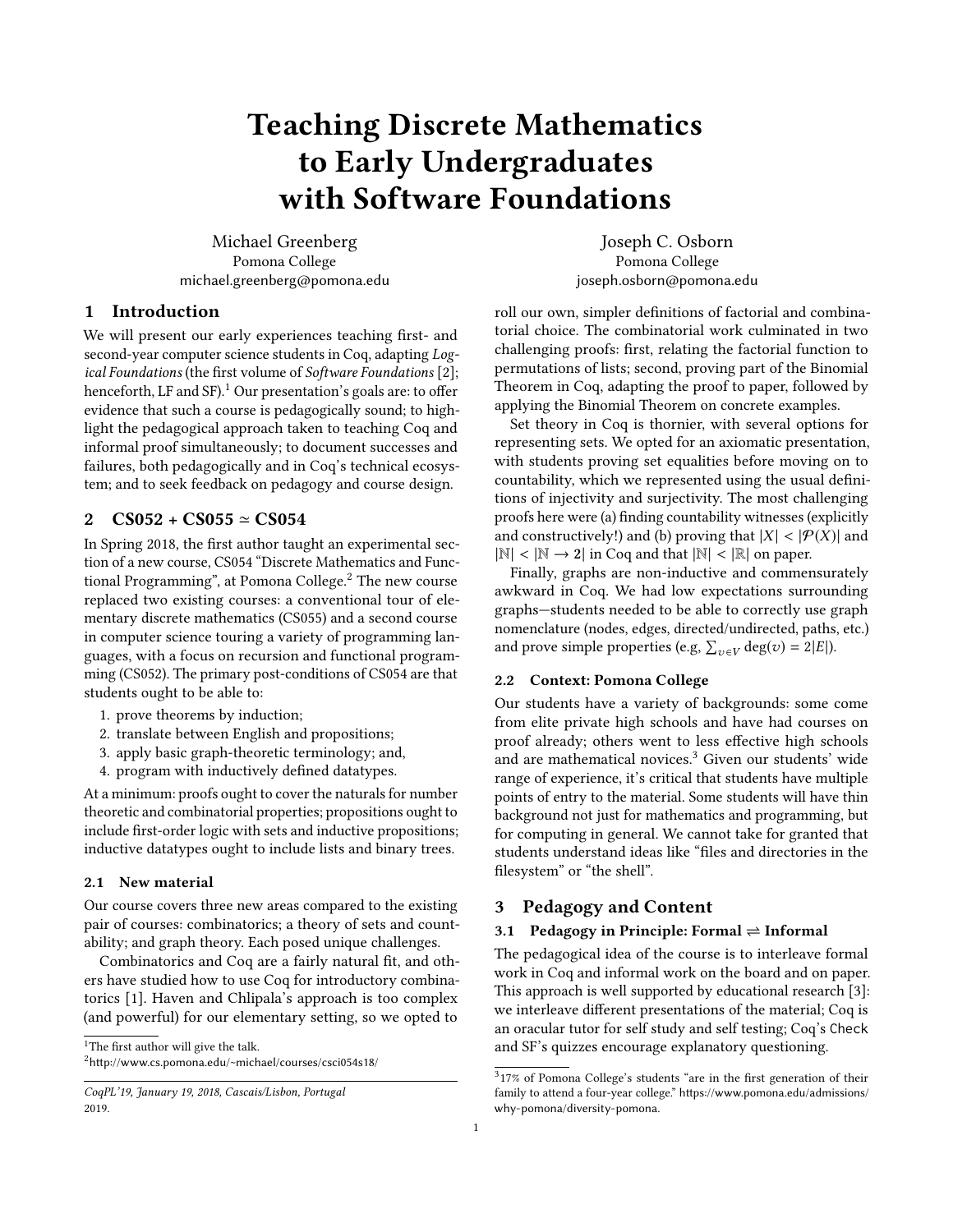Our pedagogical approach supports our goal of having more than one way in to the material (Section [2\)](#page-0-3). It can be difficult to predict what a student's way in will be, but zigzagging between the formal and informal helps in two ways. The first way is the natural one: some students take better to more rigid, explicit formulations in Coq, while others prefer the classic mathematical presentation. The second way is simply a side-effect of using Coq: we commonly define things in various ways in Coq to later prove them equivalent.

For example, students define the evenb predicate in Basics, the first chapter, along with the double function. Later in Logic, the sixth chapter, students prove that  $n$  is even iff  $\exists k, n =$  double k. IndProp, the seventh chapter, relates those definitions to an inductively defined predicate ev. Students may or may not see evenb as a mathematical definition; they may or may not see  $\exists k, n =$  double k as the standard "multiple of two" definition of evenness even after proofs relating double and mult; they may or may not see the inductive ev predicate as making a 'counting up from a known even number' argument. Having this plethora of options—and writing and reading proofs of their equivalence both on paper and in Coq—helps students apply the phrasings they understand to the phrasings they do not. While such a multipronged approach could be taken in a conventional class, it is particularly at home in Coq.

#### 3.2 Pedagogy in Practice

Class time alternates formal and informal days. Formal days are mostly lecture from ProofGeneral, using the board to diagram explanations, elaborate examples, run functional programs, and answer questions. Informal days are entirely on the board, with definitions and proofs written in the usual mathematical way, but mostly mirroring our Coq definitions. Early in the course, most new material is introduced formally first, and we often annotate lines in informal proofs with their corresponding tactics. Later in the course, new material is introduced informally and little or no reference is made to Coq concepts. Due to logistical issues, the second run of the course emphasizes the formal parts and has suffered for it.

There's no explicit discussion of proof terms at all in the course. The Curry–Howard correspondence is discussed just enough to support the application of lemmas to arguments. While all students understand the concept of tactics like apply (plus\_comm n m), not all necessarily realize that the arrow type in Set is one and the same as that in Prop.

Assignments in Coq included many informal proofs; additionally, we gave students ungraded practice worksheets, asking questions to structure their understanding (Figure [1\)](#page-1-0).

## 4 Experience

Overall, we feel the course was effective even in its first run. The first author drew several questions on the final from a final for CS055, the old discrete math course; the

<span id="page-1-0"></span>Suppose we want to prove that  $\forall nm, n+m=m+n$ .

- 1. What can we do induction on?
- 2. For each possibility above, list (a) the goal you would have to prove in the base case, (b) the induction hypothesis you would get, and (c) the goal you would have to prove in the induction case.
- 3. Which of these inductions would work to prove the theorem?

Figure 1. Sample question from a worksheet on induction

old course had 40 students and the new one had 24. Overall student performance on the two finals was comparable: the mean score was 82% in the discrete math course and 81% in the new course.<sup>[4](#page-1-1)</sup> Students performed nearly identically on questions about translating propositions (85% old and 86% new) and constructing truth tables (99% old and 98% new). Student performance worsened significantly on a series of multiple-choice questions about possibly incorrect proofs (72% old and 53% new; some questions were changed). The mean score on an easy inductive proof about sums was 90% in the discrete math course; it was 97% in the new course. Considering it was the first time the course was taught, we interpret these ambivalent results in a positive light: the materials and instruction ought to improve. The multiplechoice questions were particularly anxiety inducing for the students in the new course, and we must aim to increase student confidence.

#### 4.1 New material

Compared to the combination of the two old courses, less material is covered. From CS055, the discrete math course, we eliminated discussions of probability and reduced our expectations around combinatorics and number theory. We have retained, however, material on countability. From CS052, the 'CS2' course offering more background in programming, we significantly reduced the programming burden and eliminated material on imperative programming (in Python and a simulated assembly). In exchange, we treat proofs more rigorously, verify programs, and cover inductive propositions.

In Spring 2018, we only lightly adapted SF: we edited prose to suit students who are less mature as programmers and as mathematicians; we added definitions and practice problems, particularly for sums. We haven't significantly amended the course for Fall 2018. The course follows the flow of LF: Basics, Induction, Lists, Poly, Tactics, Logic, and IndProp. We concluded with Sort (from Appel's Verified Functional Algorithms volume of SF) and new material on combinatorics, set theory/countability, and graphs.

<span id="page-1-1"></span><sup>&</sup>lt;sup>4</sup>These numbers are whole-class aggregates in order to support deidentification in compliance with FERPA.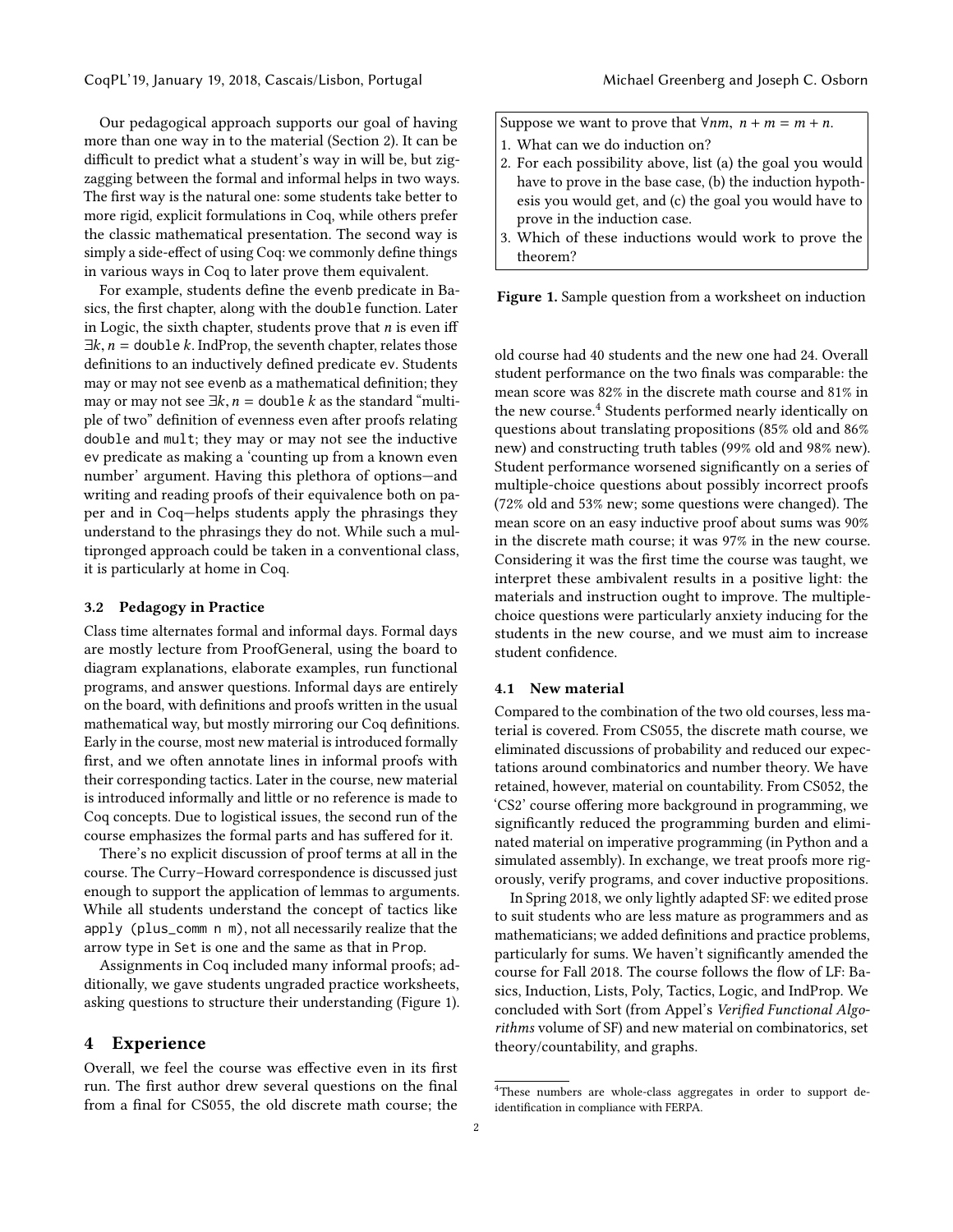```
Inductive graph : list X \rightarrow list (X \times X) \rightarrow Type :=
| g_empty : graph [] []
| g_vertex :
    forall (V : list X) (E : list (X * X))(g : graph V E) (v : X),\sim In v V -> graph (v::V) E
| g_arc :
    forall (V : list X) (E : list (X * X))(g : graph V E) (src tgt : X),
    In src V \rightarrow In tgt V \rightarrow~ In (src,tgt) E \rightarrow graph V ((src,tgt)::E).
```
Figure 2. An inductive definition for directed graphs, following graph-basics

The material on combinatorics was effective but needs to be revised to be simpler. The unit on combinatorics came directly after material on sorting, so we tried to have students relate a function permutations : list  $\alpha \rightarrow$  list (list  $\alpha$ )) that computed all permutations of a list and the standardlibrary inductive proposition Permutation : list  $\alpha \rightarrow$ list  $\alpha \rightarrow$  Prop that identifies lists that are permutations of each other. Proving that the function generates propositional permutations was not too difficult—though most students couldn't get their heads out of the weeds and see the structure of the proof. Proving that those lists related by the proposition are all found by the function was substantially more challenging—a talented team of three TAs came close, but couldn't finish the proof. We left it as a challenge problem that only one or two students even attempted. The combinatorial proofs involving the Binomial Theorem were too hard. Students had trouble relating conventional sum notation with the higher-order Coq function implementing them. We showed students two ways to work with sums: one by building and then summing lists and one using a higher-order function that takes indices and returns summands. Unifying our treatment and spending time early on relating the formal and informal notations will reduce some of the difficulty.

The work on sets was far too challenging for the time allotted. There are two possible independent courses of action: a computational model of sets (e.g., sorted lists), and more time. Adding a computational interpretation would surely improve student understanding, at the cost of not applying as well to the material on countability. Splitting the sets material into two parts would probably work better: a unit on computational sets where we prove the axioms that we then use to study countability of axiomatic sets.

Finally, we ended up doing graphs entirely informally students received a paper assignment of questions about drawing graphs and various graph properties. The decision was mostly due to student fatigue after the work on sets. We had prepared material for an inductive notion of graphs,

adapted from graph-basics<sup>[5](#page-2-0)</sup> (Figure [2\)](#page-2-1). Such an inductive notion greatly simplifies working with graphs. For example, it's a straightforward exerise to prove Euler's handshaking lemma showing that  $\sum_{v \in V} \deg(v) = 2|E|$  when both sides of the equation are functions over the graph itself. It's very of the equation are functions over the graph itself. It's very much not straightforward when written over the vertex and edge lists: the proof requires a complex arithmetic lemma relating the sum over the graph and the sum of a map over the vertex list.

#### 4.2 Keeping it simple

Both the tools and the material posed challenges for students.

Students had no problem installing Coq (we used 8.6), but CoqIDE—which we advocated for students without prior Emacs experience—was difficult for them to use. CoqIDE crashes were a common source of woe, but things got particularly difficult with the second assignment, which depends on the first. CoqIDE's conventions for compilation do not work well with the SF single-directory convention. Later on, material on set theory used Unicode characters, which CoqIDE silently mangles while saving to disk. The VS Code plugin for Coq is still too immature, and ProofGeneral's embedding in Emacs presents a serious hurdle. The second author has found that presenting students with a pre-configured Emacs lessens the editor burden and greatly simplifies compilation; conventionalizing Emacs's interface with cua-mode would make it still easier.<sup>[6](#page-2-2)</sup>

Gallina is a picayune language, and it's unsurprising that students struggled with some aspects of it. In this case, however, the varying backgrounds and general lack of programming experience was in part an asset: students didn't have expectations like "real programming languages use curly braces" and didn't take things like commutativity of addition and multiplication for granted. Students were quite willing to accept Coq's notions of equality and understood that, e.g.,  $n + 1 = 1 + n$  is true but not obvious.

SF is a graduate-level course that assumes background in programming and discrete math, spending very little time explaining functional programming or Coq's evaluation model. For example, SF takes it more or less for granted that students are familiar with Boolean operators—but we can make no such assumptions. We added some text, but more is surely necessary. It would be good to rearrange things so that students write more code, defining many of the primitives themselves. SF occasionally takes this approach already, writing some definitions in a Module and then later recapitulating Coq's definition or adopting it directly. Such an approach is tricky,: later proofs depend on precise early definitions; adopting Coq's definitions directly can lead to SearchAbout including too many results, which less mature students have trouble filtering.

<span id="page-2-2"></span><span id="page-2-0"></span><sup>5</sup><https://github.com/coq-contribs/graph-basics> <sup>6</sup><https://www.emacswiki.org/emacs/CuaMode>